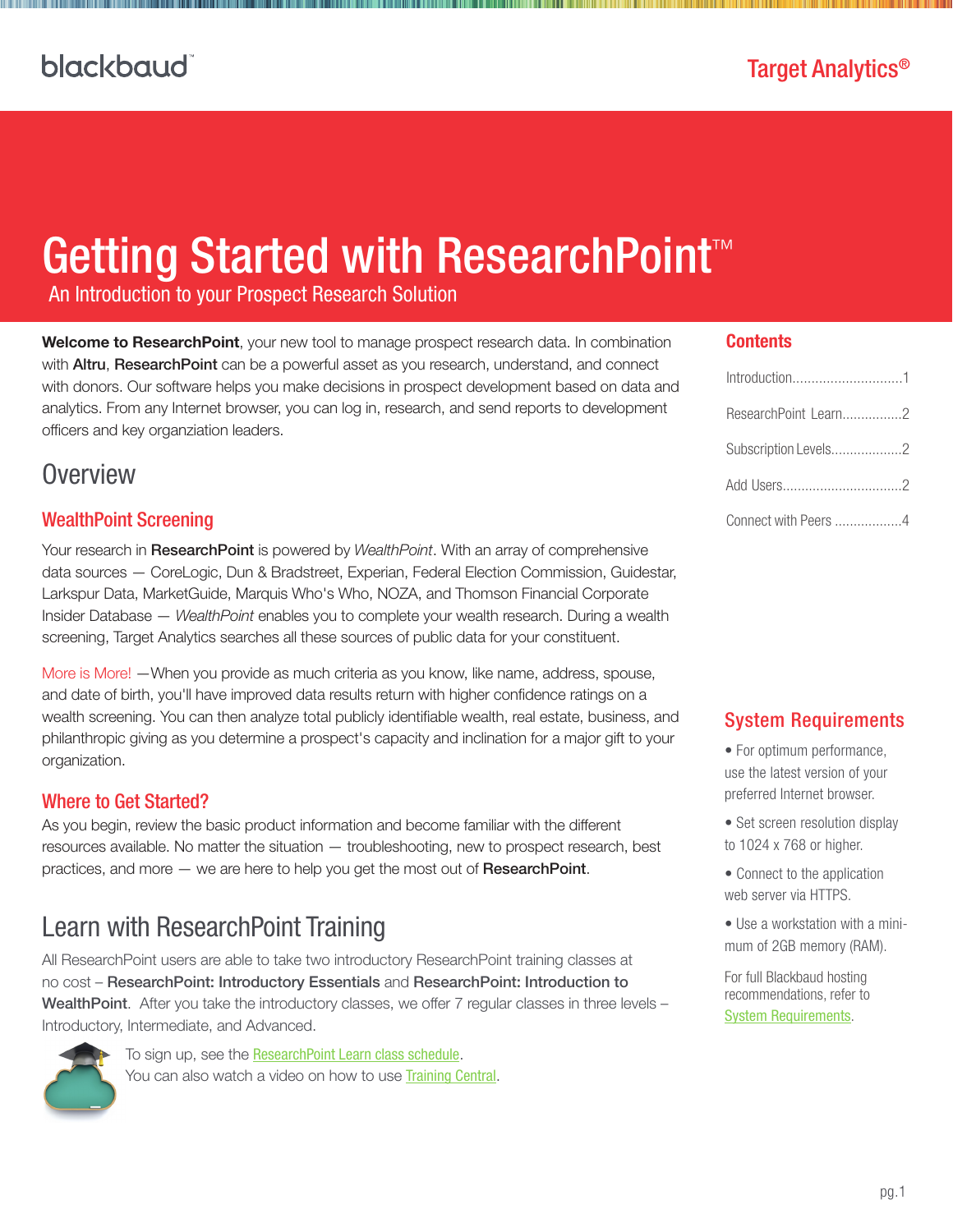# blackbaud<sup>®</sup>

# <span id="page-1-0"></span>Subscription Levels

| <b>Features</b>                     | Starter*  | Essentials* | Professional* |
|-------------------------------------|-----------|-------------|---------------|
| Group (Batch) Screens               |           | 2.500       | 7,500         |
| Individual Wealth Screens           | 500       | Unlimited   | Unlimited     |
| <b>Custom Research Lists</b>        | $\bullet$ |             |               |
| <b>Extended Network Features</b>    | $\bullet$ | $\bullet$   | $\bullet$     |
| <b>Advanced Giving Matching</b>     |           |             |               |
| <b>Prospect Research Requests</b>   |           |             |               |
| <b>Advanced Search Capabilities</b> |           |             |               |

\*For the latest subscription plans and pricing information, see [ResearchPoint pricing](https://www.blackbaud.com/analytics/research-point-pricing).

# <span id="page-1-1"></span>Add ResearchPoint Roles to Altru Users

As you begin to use ResearchPoint, it's important to review program roles and create user names for each individual in your organization who needs to complete research or view research results. When you add users, we recommend you create a unique user name for each individual instead of sharing login information.

### Benefits of Adding Unique Users

- For database security, it's easier to disable a single user than make adjustments when an individual separates from your organization.
- From Prospects, under Configuration, click Wealth and ratings data to track who performed WealthPoint screens.
- When you create queries to track and report on prospect data research, include the Added by user name and Changed by user name fields to verify who worked on a specific record.
- On the Biographical Information tab of a prospect's wealth and ratings record, you can track and report on the history of changes to a prospect's record.
- You can assign users to a research list, prospect research request, batches, and more!

### How to Add Users

- 1. As your organization's Research Point administrator or assigned Prospect Research Manager, log in to ResearchPoint.
- 2. From Administration, under Configuration, click Organizational Units. The Domain Users page appears.
- 3. Click Add. Enter the user name, description, and password for each user. The system automatically appends your Blackbaud site ID to the end of the user names you create. For description, we recommend you enter the role type you plan to assign to the user.
- 4. Click Save. You return to the Domain Users page. Before you add another user, we recommend you first assign security permissions to the user you created.
- 5. To open the user's ResearchPoint profile, click the name.
- 6. On the System Roles tab, click Add and select a system role.
- 7. To enable email alert settings, click Edit on the Email Preferences tab, to enter the email address.

# Target Analytics®

### Questions about Subscriptions?

Want to upgrade your subscription or have questions about your package? Contact your Blackbaud account representative, or email [soutions@blackbaud.com](mailto:solutions@blackbaud.com).

Tip: If you manage many users, we recommend you add the Domain Users page link to your shortcuts.

Tip: On the Domain Users page, if you click the double arrows next to a user's name, you can use the Reset password to change a user's password for them.